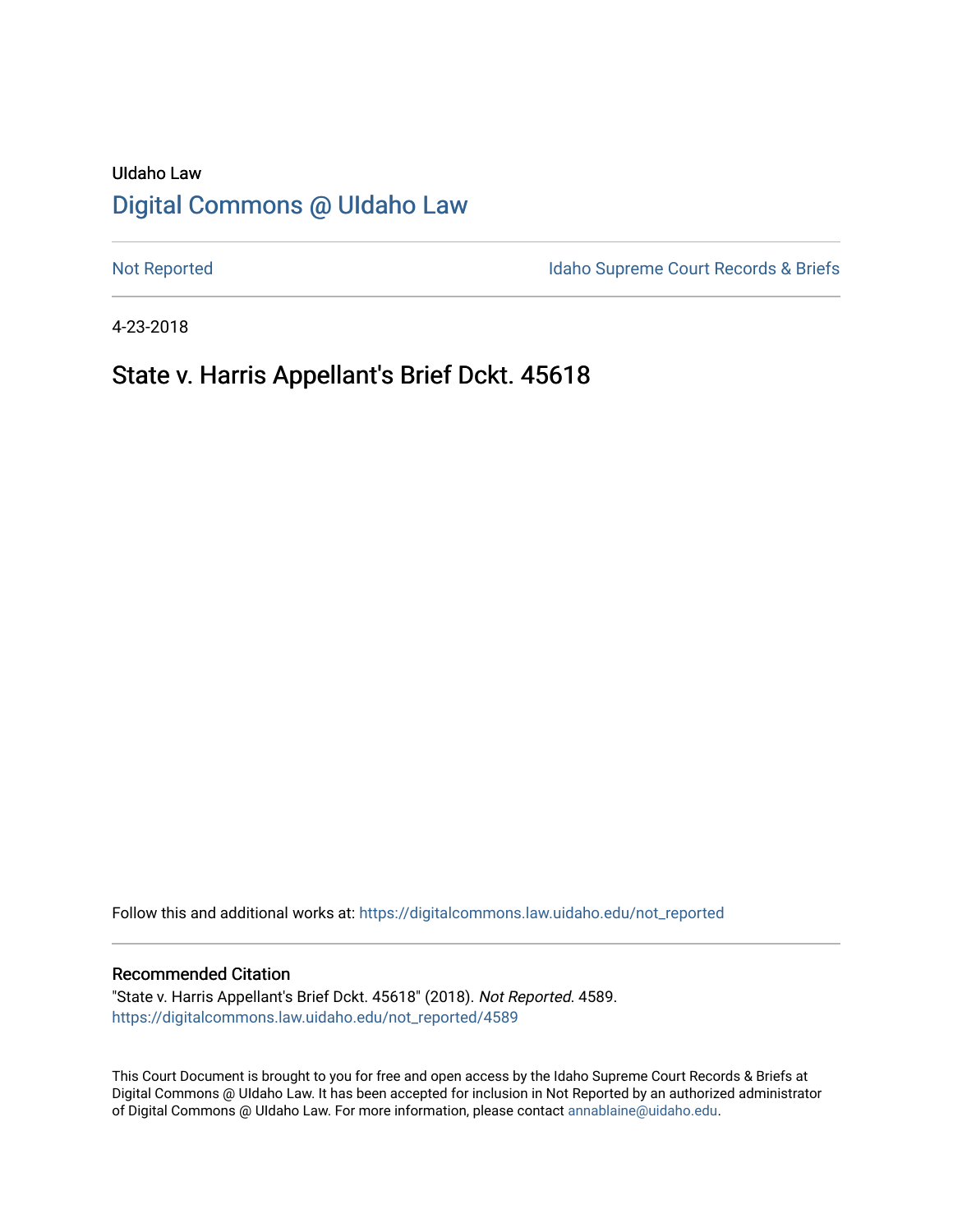ERIC D. FREDERICKSEN State Appellate Public Defender I.S.B. #6555

JENNY C. SWINFORD Deputy State Appellate Public Defender I.S.B. #9263 322 E. Front Street, Suite 570 Boise, Idaho 83702 Phone: (208) 334-2712 Fax: (208) 334-2985 E-mail: documents@sapd.state.id.us

## IN THE SUPREME COURT OF THE STATE OF IDAHO

| STATE OF IDAHO,          |                                 |
|--------------------------|---------------------------------|
| Plaintiff-Respondent,    | NO. 45618                       |
| V.                       | BINGHAM COUNTY NO. CR 2016-4060 |
| HEATHER LORRAINE HARRIS, | <b>APPELLANT'S BRIEF</b>        |
| Defendant-Appellant.     |                                 |

# STATEMENT OF THE CASE

## Nature of the Case

Heather Harris appeals from the district court's order revoking her probation and executing her five-year sentence for burglary. She asserts the district court failed to exercise reason and therefore abused its discretion by declining to retain jurisdiction.

## Statement of Facts and Course of Proceedings

In September 2016, Ms. Harris pled guilty to burglary for entering a medical clinic to pick up one of her home health patient's prescription for morphine and hydrocodone. (R., pp.91–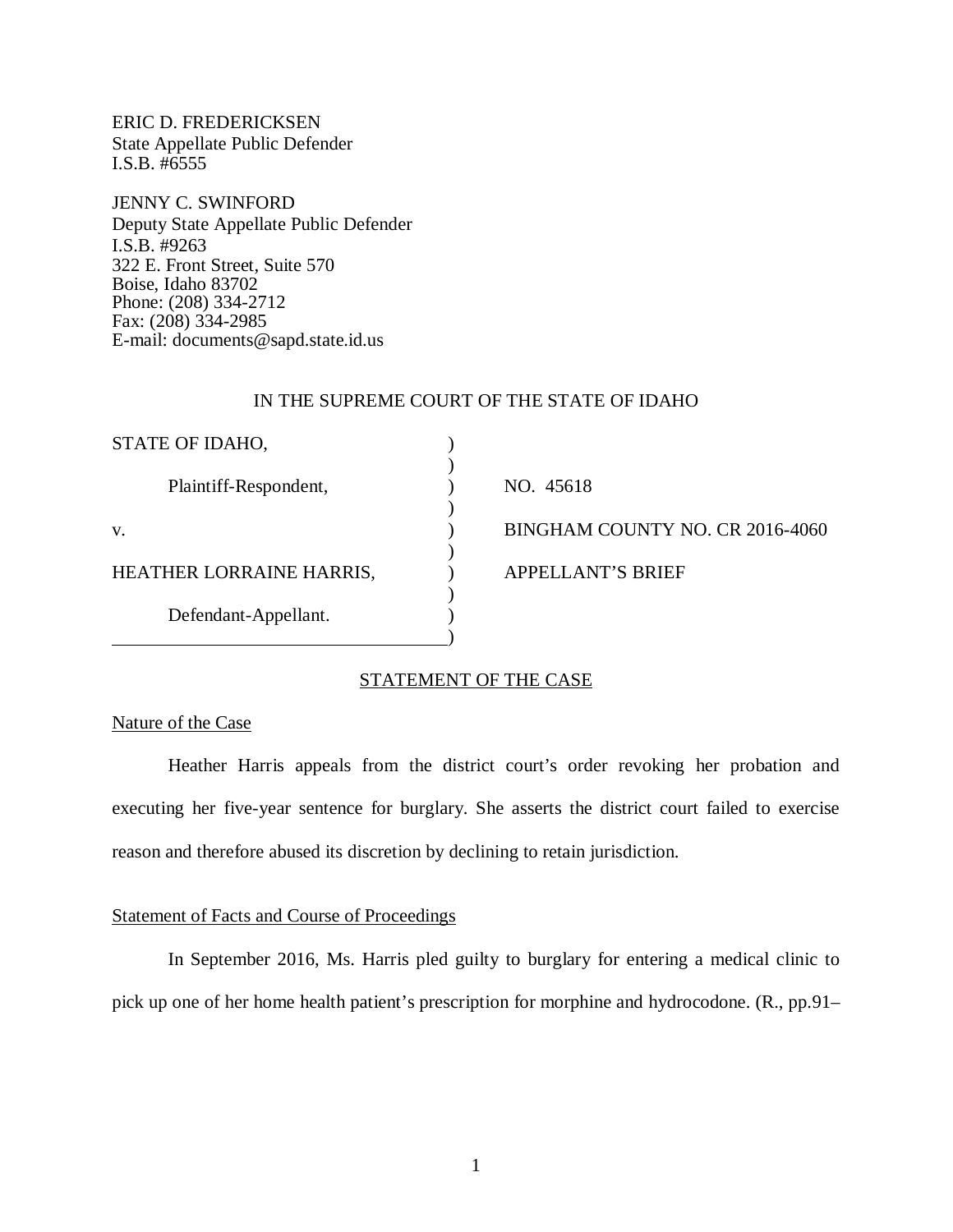92; Presentence Investigation Report ("PSI"), $1$  p.3.) This was her first felony offense. (PSI, p.6.) In October 2016, the district court placed her on probation, with an underlying sentence of five years, with two years fixed. (R., pp.104–06.) The district court also ordered her to participate in and complete the Drug Court program. (R., p.106.) In June 2017, Ms. Harris was transferred from the Drug Court program to the Wood Pilot Project, and the district court ordered that she participate in and complete this program as a condition of her probation. (R., pp.120–21.) In September 2017, she was terminated from the Wood Pilot Project. (R., p.131.) In October 2017, the State filed a Report of Probation Violation for her failure to complete the Wood Pilot Project. (R., pp.136–37.)

The district court held a joint admit/deny and disposition hearing. (R., pp.148–49; *see* generally Tr.<sup>[2](#page-2-1)</sup>) Ms. Harris admitted to the probation violation. (Tr., p.6, Ls.5–14.) The district court proceeded directly to disposition. Ms. Harris requested the district court retain jurisdiction. (Tr., p.16, L.25–p.17, L.25.) The State recommended the district court revoke her probation and execute her sentence. (Tr., p.20, Ls.8–10.) The district court followed the State's recommendation, revoking Ms. Harris's probation and executing her five-year sentence. (Tr., p.25, Ls.4–6; R., pp.151–52.) Ms. Harris timely appealed. (R., pp.154–55.)

### ISSUE

Did the district court abuse its discretion when it revoked Ms. Harris's probation and executed her underlying sentence of five years, with two years fixed?

<span id="page-2-0"></span><sup>&</sup>lt;sup>1</sup> Citations to the PSI refer to the forty-nine page electronic document with the confidential exhibits.

<span id="page-2-1"></span> $2$  There are two transcripts on appeal: a transcript of the sentencing hearing and a transcript of the admit/deny and disposition hearing. Only the admit/deny and disposition hearing transcript will be cited herein.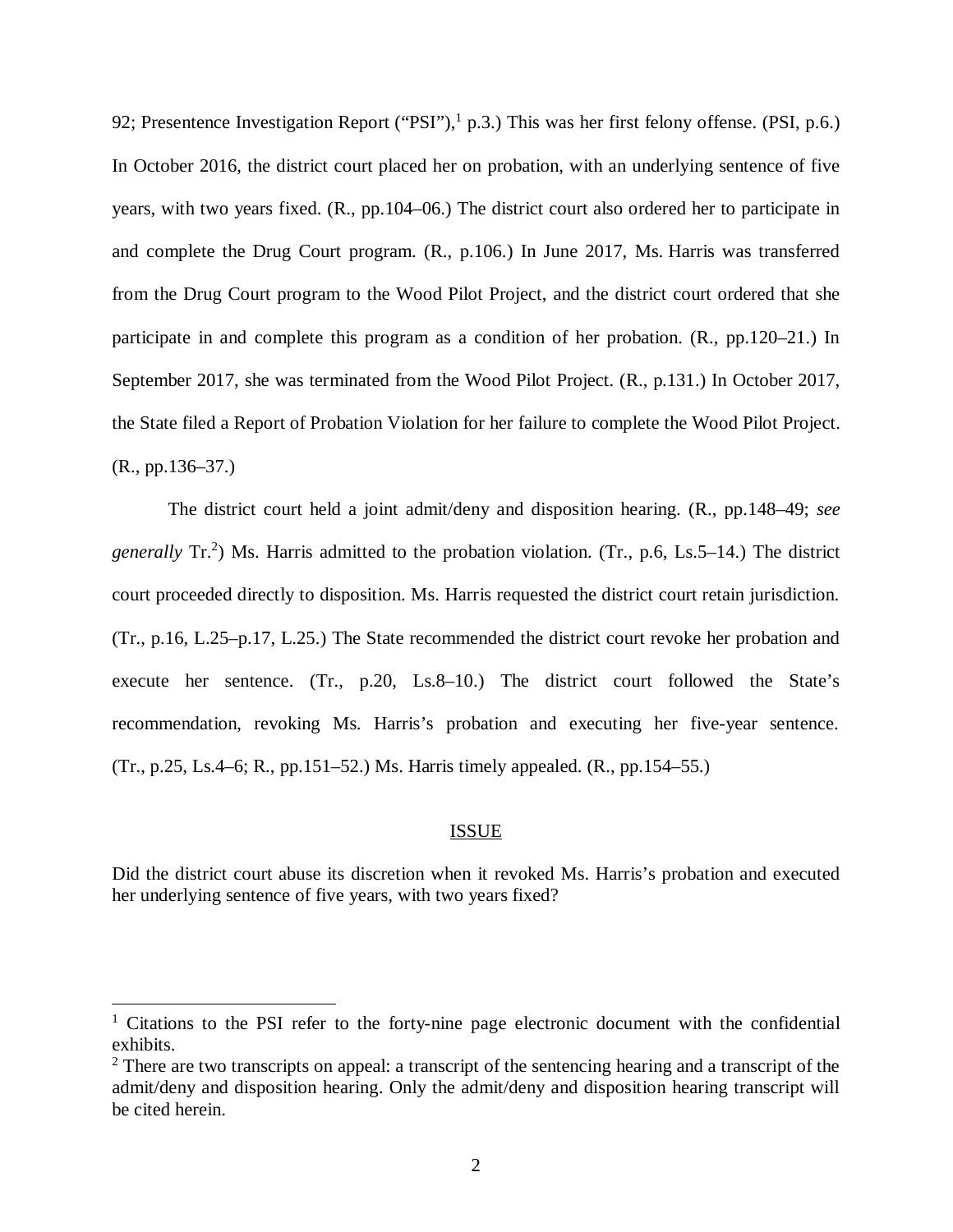#### ARGUMENT

## The District Court Abused Its Discretion When It Revoked Ms. Harris's Probation And Executed Her Underlying Sentence Of Five Years, With Two Years Fixed

The district court is empowered by statute to revoke a defendant's probation under certain circumstances. I.C. §§ 19-2602, -2603, 20-222. The Court uses a two-step analysis to review a probation revocation proceeding. *State v. Sanchez*, 149 Idaho 102, 105 (2009). First, the Court determines "whether the defendant violated the terms of his probation." *Id.* Second, "[i]f it is determined that the defendant has in fact violated the terms of his probation," the Court examines "what should be the consequences of that violation." *Id.* The determination of a probation violation and the determination of the consequences, if any, are separate analyses. *Id.*

Here, Ms. Harris does not challenge her admission to violating her probation. (Tr., p.6, Ls.5–14.) "When a probationer admits to a direct violation of her probation agreement, no further inquiry into the question is required." *State v. Peterson*, 123 Idaho 49, 50 (Ct. App. 1992). Rather, Ms. Harris submits the district court failed to exercise reason and thus abused its discretion by revoking her probation without a period of retained jurisdiction.

"After a probation violation has been proven, the decision to revoke probation and pronounce sentence lies within the sound discretion of the trial court." *State v. Roy*, 113 Idaho 388, 392 (Ct. App. 1987). "A judge cannot revoke probation arbitrarily," however. *State v. Lee*, 116 Idaho 38, 40 (Ct. App. 1989). "The purpose of probation is to give the defendant an opportunity to be rehabilitated under proper control and supervision." *State v. Mummert*, 98 Idaho 452, 454 (1977). "In determining whether to revoke probation a court must consider whether probation is meeting the objective of rehabilitation while also providing adequate protection for society." *State v. Upton*, 127 Idaho 274, 275 (Ct. App. 1995). The court may consider the defendant's conduct before and during probation. *Roy*, 113 Idaho at 392.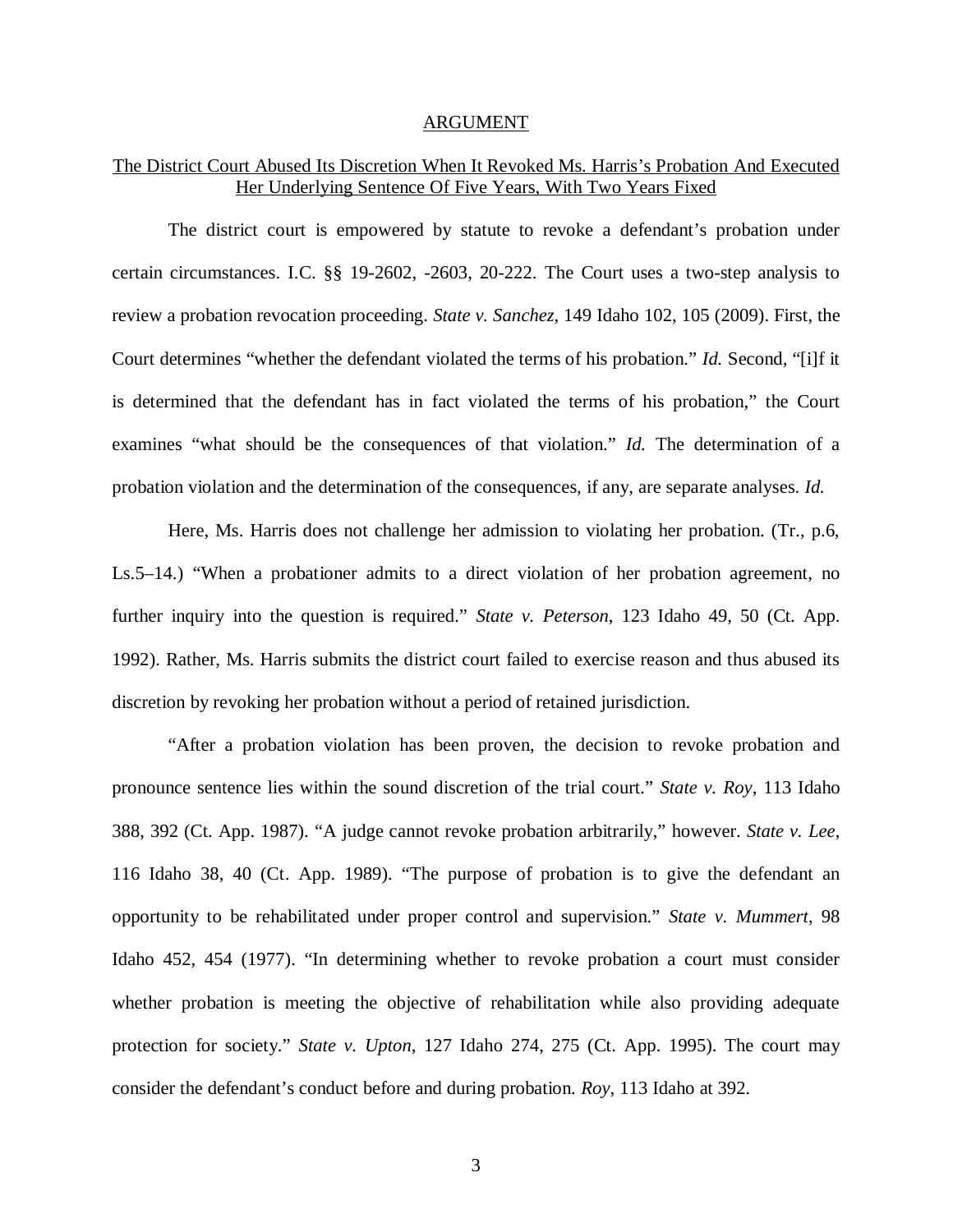"The primary purpose of the retained jurisdiction program is to enable the trial court to gain additional information regarding the defendant's rehabilitative potential and suitability for probation." *State v. Jones*, 141 Idaho 673, 676 (Ct. App. 2005). "[P]robation is the ultimate objective of a defendant who is on retained jurisdiction." *Id.* at 677. The district court's decision to retain jurisdiction is reviewed for an abuse of discretion. *Id.* "There can be no abuse of discretion in a trial court's refusal to retain jurisdiction if the court already has sufficient information upon which to conclude that the defendant is not a suitable candidate for probation." *Id.*

Here, Ms. Harris submits the district court erred by revoking her probation and executing her sentence without first allowing her the opportunity to participate in the retained jurisdiction program. The district court should have retained jurisdiction to determine Ms. Harris's rehabilitative potential and to provide structured treatment. At forty-two years old, Ms. Harris was "tired of this life" and ready for a change. (Tr., p.16, Ls.7–9.) She had struggled for years with substance abuse and mental health issues. (PSI, pp.11–12, 15–16.) Her mother died in August 2017, and she was terminated from the Wood Pilot Project one month later. (Tr., p.20, L.15.) She apologized for absconding from the Wood Pilot Project, but explained that she had difficulties with the program's restriction that she could not be around her family and fiancé. (Tr., p.20, Ls.19–23.) Ms. Harris "felt like just everything had been taken all at once from me." (Tr., p.20, Ls.24–25.) She got "overwhelmed on these programs" and believed she would "do so much better" if she "could just focus on just one thing." (Tr., p.21, Ls.1–3.) A period of retained jurisdiction would have provided the focus, structure, and separation from her family that Ms. Harris needed to move forward in her treatment. In light of these facts, Ms. Harris submits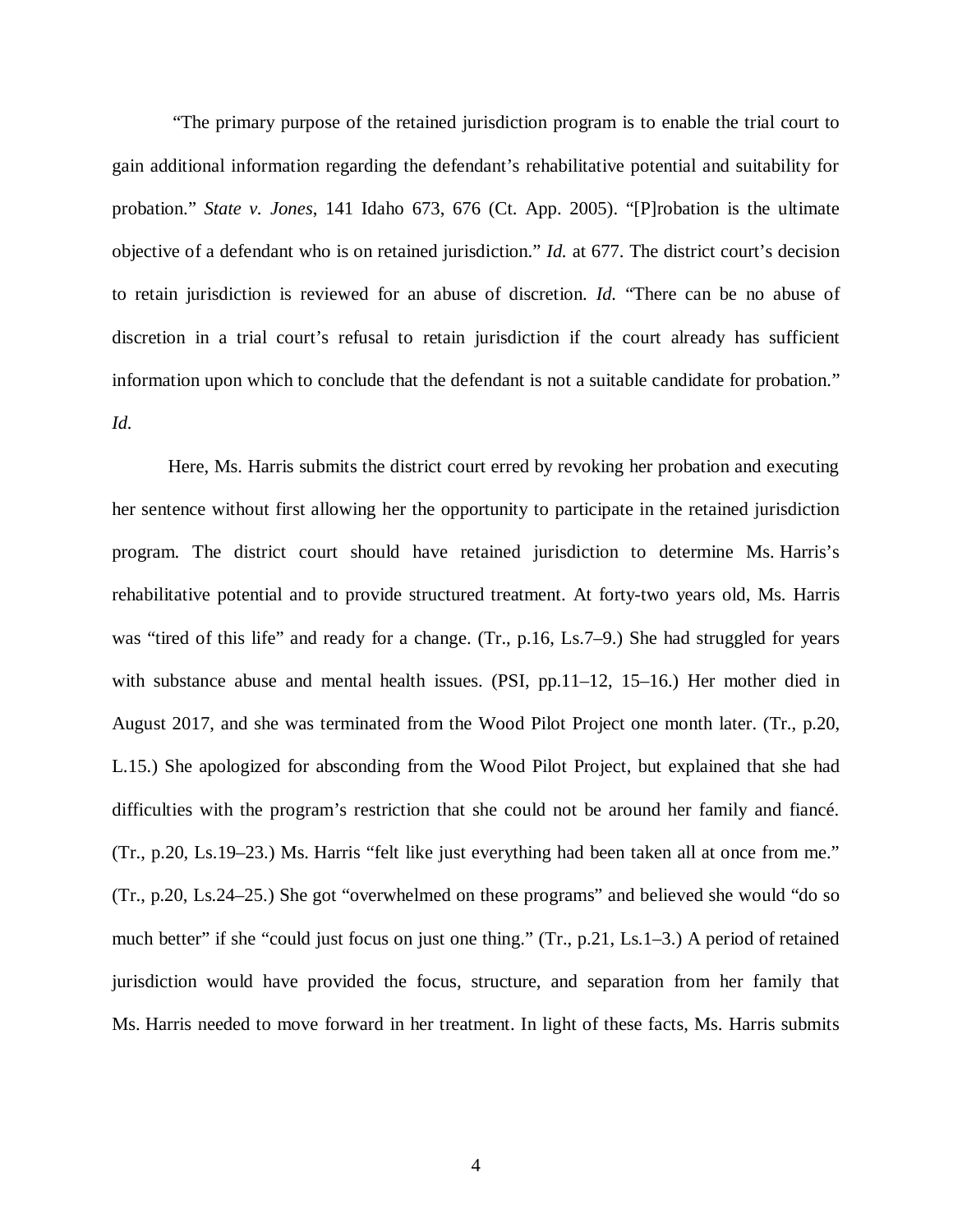the district court's decision to revoke her probation and execute her sentence without retaining jurisdiction was not an appropriate exercise of reason and therefore was an abuse of discretion.

## **CONCLUSION**

Ms. Harris respectfully requests this Court reduce her sentence as it deems appropriate. Alternatively, she respectfully requests this Court vacate the district court's order revoking her probation and remand her case for a new probation violation disposition hearing.

DATED this 23<sup>rd</sup> day of April, 2018.

 $\sqrt{s}/$ 

JENNY C. SWINFORD Deputy State Appellate Public Defender